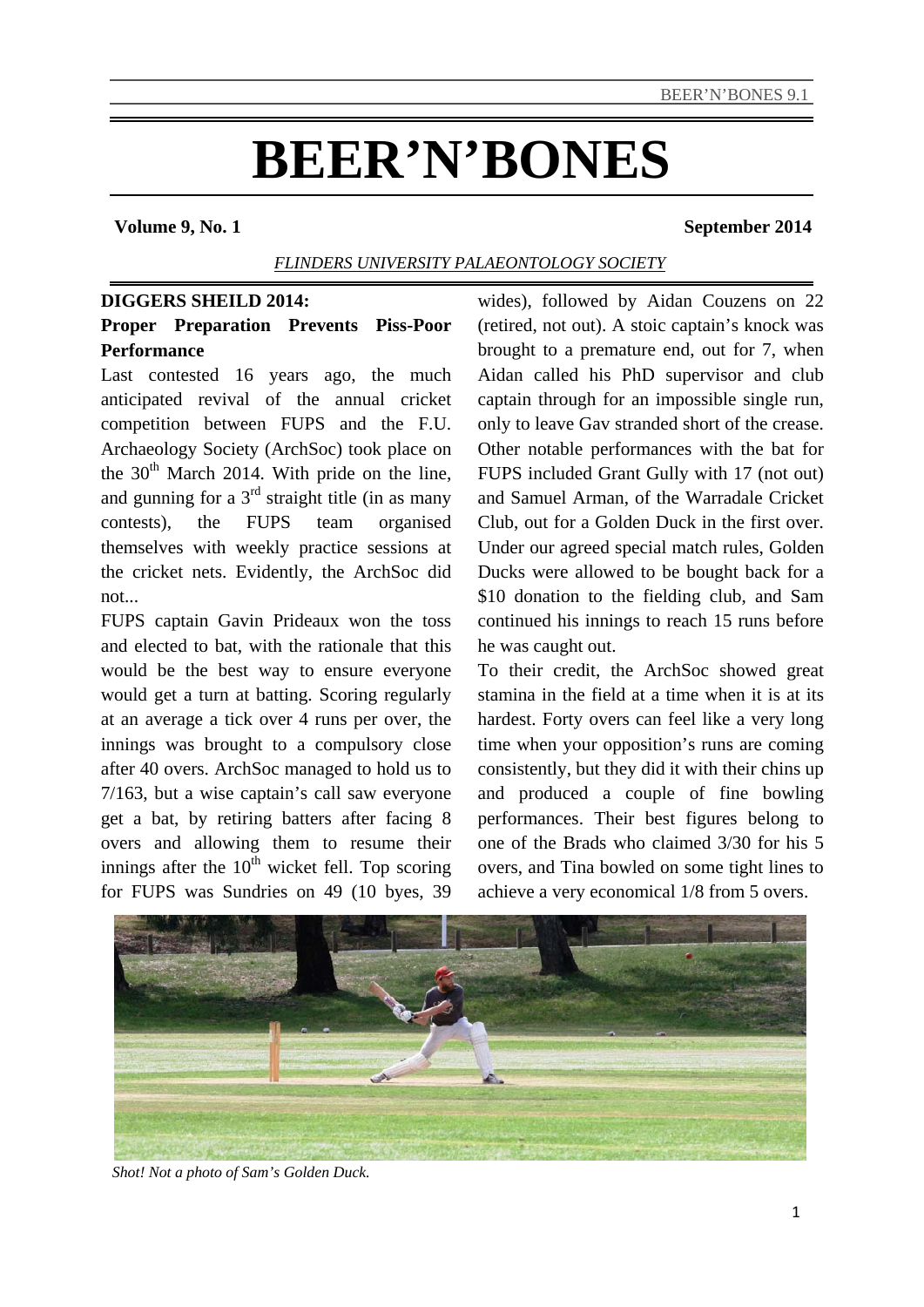Lunch was taken between the innings, with players and spectators enjoying a fine BBQ and selection of salads; a huge thank you is owed to the many hands that helped to put on such a great lunch!

After the main break, James Moore opened the bowling from the Southern end and managed to snare 2 wickets for 2 runs in the first over, although one was a Golden Duck which was promptly bought back. Gav continued from the Northern end and snatched another wicket in a maiden over, putting ArchSoc straight on the back foot at 2/2 after 2 overs. Another wicket to James and further 2 to Gav saw them slide to 4/6 from the first 6 overs. The writing now clearly on the wall, the skipper called for a change in bowling attack to allow few more players to get amongst it before it was all over. Wickets continued to fall consistently every 1.2 overs, with ArchSoc's innings coming to end in the  $14<sup>th</sup>$  over and with only 18 runs on the board. For the ArchSoc, Tina was again a stand-out with a top score of 5 runs and, more importantly for ArchSoc, held on to her wicket for 11.3 overs.

The inaugural Walshe Medal (i.e. player of the match) was handed to James for the all-round performance of 19 (not out) with the bat and taking 3/3 with the ball. However, it was the hard work put in by the whole team before the game that made sure they were all able to pull it together for an utterly dominating performance when it counted. Everyone managed to contribute with the bat, either scoring runs or taking advantage of the poor bowling and fielding by running byes. It is also notable that every single person who got a chance to bowl, before it was all over, took at least one wicket, some without any prior game experience with the red ball.

After much anticipation and hype in the Palaeo camp, the Digger's Shield ended up rather reminiscent of the home Ashes earlier in the summer; the home side found themselves somewhat underwhelmed, while the visitors

just wanted it to be over and to go home. Indeed, much like the Ashes, some didn't even wait for it to be over before they left, forcing one ArchSoc player to take to the batting crease twice!

The gauntlet has been thrown down in a most emphatic fashion, but it is hoped ArchSoc are not discouraged and will be able to field a more sporting team next year.

James Moore

# **FIELDWORK**

# **CAVEPS 2013 Post Conference Trip – Lake Eyre Basin**

After a week of geeking out on the latest discoveries in oz palaeo, the post conference trip flung a motley crew back out into the field for discoveries anew. The crew was diverse to say the least, from semi-fossilised professors, through researchers, students and amateur fossil collectors. The geographic coverage was impressive too, with a good contingent from the east coast, as well as a few plucky Chinese researchers.

The caravan set out early and made good time, stopping at Hawker for lunch and getting a few more cartons of essentials. Then further north to Marree for a final taste of civilization as the swags were rolled out at dusk.

The next day we hit the highway briefly before swinging west through scrub and dunes towards Lake Palankarinna. As maps and weary minds were consulted a brief unsuccessful search was made for Stirt's original campsite (which was relocated by the SA museum crew in the 80's). We then hit the final big dunes around Palankarinna, and after an aborted attempt to traverse these with a trailer, we stopped to strike camp and enjoy a lunch of sandwedges and flies.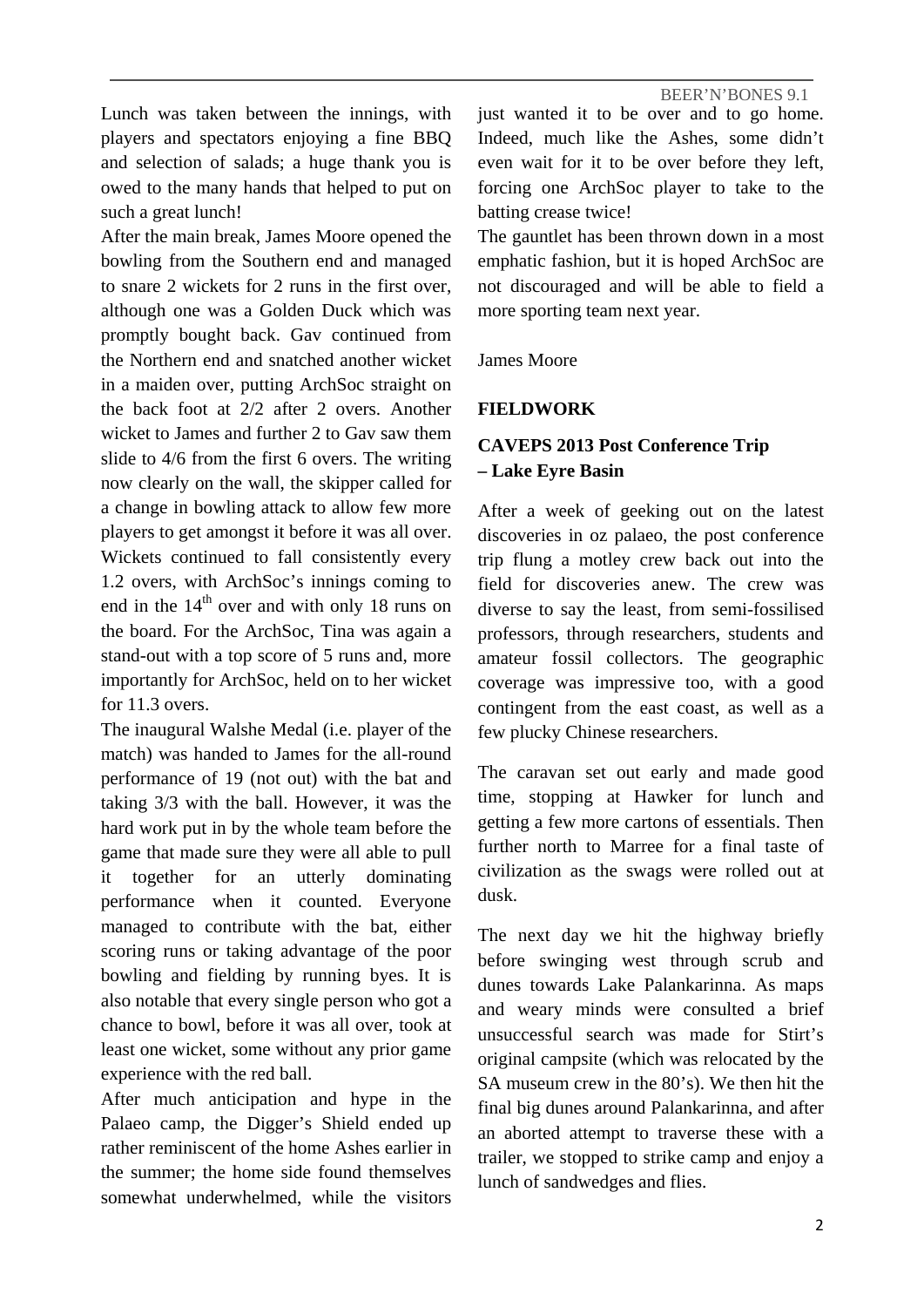Palankarinna then beckoned, and within an hour the lake was a hive of activity as we explored the various exposures. Here Neville Pledge was in his element, with his unsurpassed knowledge of the exposures, local geography "mammalon hill" and the stories behind them.

Back at camp (where a dingo had earlier been wandering) we settled in with a kick of the footy and few brews. A wonderful addition to our regular chef Carey was tour operator Xavier and his crew who throughout the trip kept the crew fed with a range of campfire delicacies.

The next day we set of for Cooper Creek. This entailed following tracks clearly set out by someone who was not there. Regardless of their direction, the tracks always end up climbing the longitudinal dunes rather than running along the basins. This leg was one of the most memorable parts of the trip. Being flung around the back of a troopie forced quick friendships, and made the politics of vehicle choice after each stop important. The inevitable boggings followed in the soft sand, often with the recovery vehicle becoming the next victim. Another highlight was the CB radio banter, with the mix of nutbag kiwis and hungover students trying to make sense of a professor who refuses to take his GPS off nautical miles.

Late afternoon we arrived at the Cooper and set up camp directly on its banks. A few contingents set off to prospect in the failing light, or to have a look at the avifauna hanging around a few vestigial patches of water still present (and quite funky) in the creek. A superb pink and orange sunset then set in as Gavin pulled out a few of the remaining bottles of plonk left over from the conference.

The next day's breakfast was an innovation of Carey's; sous-vide omelettes, or eggs and

BEER'N'BONES 9.1 other stuff in zip-loc bags, boiled. An innovative technique to say the least, but not entirely without merit. By the end many of us had the tweaks sorted out and were pumping out delicious omelettes without a single pan needing to be cleaned.

We then set off down the Cooper, driving along the creek being a luxury we could afford with so many recovery vehicles. Not far down the creek Trevor launched himself from his vehicle and returned grinning with a sizable chunk of *Genyornis*. Prospecting then began in earnest, with groups spread around the area and recovering a range of taxa; roos, diprotodontids, and even an elusive scrap of flamingo.

Returning to Marree a few hit the showers, while most preferred another variety of tap. The less said about the following morning the better, least to say it was a slow exit from camp. We struck south for the Flinders Ranges, taking in its impressive views as Uni Adelaide Prof. Brian McGowran navigated us through its history between whacks of his trusty geological hammer. A brief stop off was made to check out the stromatolites, or 'titite rocks' as an unnamed UQ professor and Brian Cox lookalike dubbed them. Then a final pub for dinner and more cricket. The next morning we returned to Adelaide in a largely uneventful return and a final close to CAVEPS 2013.

#### Sam Arman

#### **The St Bathans Odyssey Continues…**

It has been a few years since the St Bathans project featured in the Riversleigh Notes – probably a bit too long. Many of our readers have been across the ditch and helped at one time or another in the annual excavations near St Bathans in Central Otago. It is now some 14 years since this project was initiated and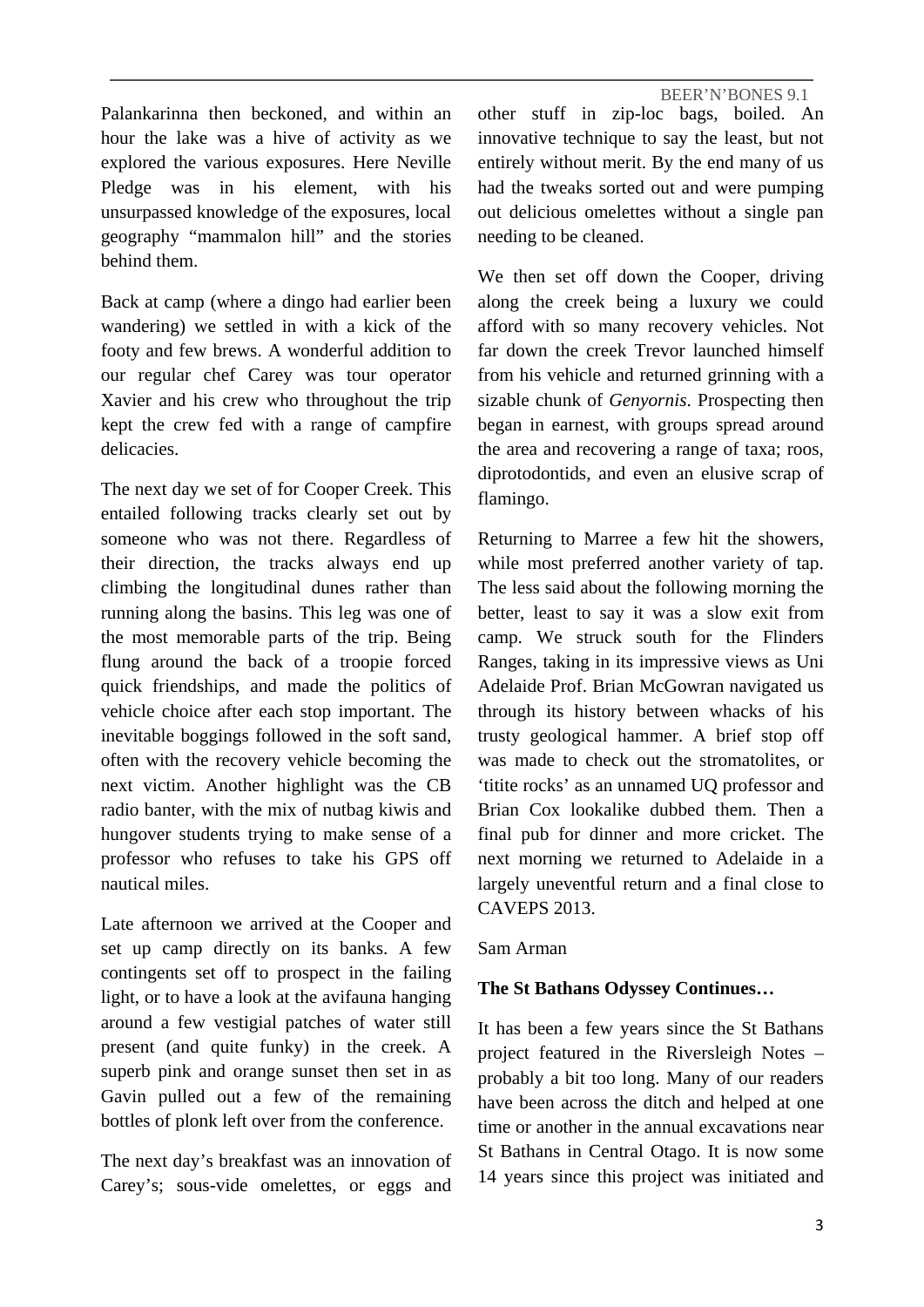now the list of critters from this fauna has grown to touch on 2 leiopelamtid frogs, a couple each of skinks and geckos, a tuatara, a crocodilian, a land turtle, some 40 birds, about 5 bats and a couple terrestrial mammals. Of course many of these have yet to be formally described, but some notable taxa gained such status in 2013 including the two frogs, a kiwi, and the globally-oldest and first Australasian bittern. So in 2014, under threat of this being the last year of current funding, the team once again assembled and braved the Otago climes in search of that elusive crocodilian, and some small furry critters to augment the spectacular bird fauna.



*Mud pie times.* 

Thus on a Monday morning in the second last week of January some 13 palaeophiles assembled out of the skies in Christchurch and made the trek south, meeting in some rather random fashion kiwi brothers-in-trowels from various places at odd points along the way. Stopping at the Haugh's Quarry in Hakataramea Valley, where Oligocene whale skulls and penguin bones have been abundant, and reaching Ranfurly via Cromwell and Alexandra we final assembled in Ranfurly Motels after dark. The team this time was Trevor and Jenny Worthy, Steve Salisbury, Alan Tennyson, an Adelaide contingent of Aaron Camens, Elen Shute, Vanesa Di Pietri, a tri-nations lass Rachael Fisher back for her fourth time, a UNSW team and affiliates of Mike Archer, Phil Creaser, Shimona Kealy, and a few ringins such as Marcus Richards and Luke Easton from Otago Uni, and James Proffitt from Uni Texas. Much appreciated short term visitors included Rick Arena and Nic and Maria Rawlence.

We arrived in a summer marred by irritable weather gods – rain and cold seemed to predominate all. In fact Ann and Euan's house had been surrounded in 2 m of snow in October until one night the north wind came and melted the lot in a couple hours – the result the valley's worst floods in decades. The effect of this was marked on our sites: one place where stromatolites were exposed and a valuable rich deposit was only found in 2012 had a strip no less than 4 m wide removed entirely, the whole of the HH section was beautiful and clean and in Mata creek major havoc was played out with rerouting of the creek (fortuitously exposing whole new potential fossil horizons) but simultaneously destroying others. But Aussie luck prevailed and the rain stepped aside and mild fine weather greeted us for the duration – well almost. A single day with a spot of drizzle allowed the team to chase elusive bat fossils in the Nevis shale deposits some 100 km to the west, just over the 1500 m high range to the south of Cromwell.

But the best laid plans can be thwarted by some things so when we arrived at the site on Tuesday morning, we found a digger sitting by a pond of water that was kind of hiding our main quarry. Euan was nowhere to be seen either and this was all explained a day or so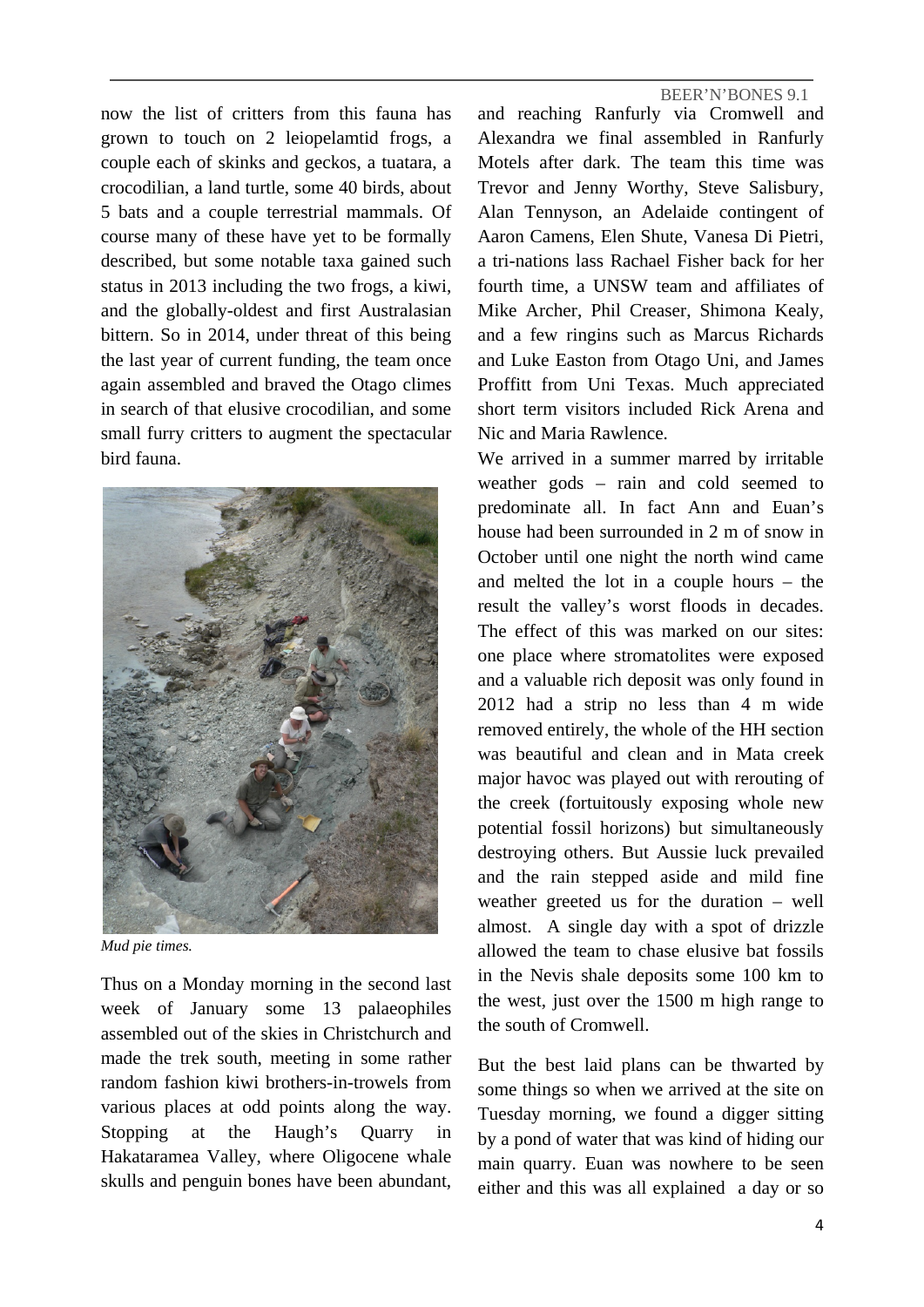later when we found out that Ann had kind of hurt her back and doctors visits understandably had taken priority. Anyway we got some of the HH1a hole cleared and moved a bit of overburden at the new site upriver, where a new mystacinid bat and an odd mammal humerus from 2013 had whetted our appetites. The team was soon split into three with one heading for this site (HH0) to chase the elusive conglomerates in clays interspersed between 0.5m high stromatolites. In short, several days saw one major lens of such worked out but no more found in the 5m strip we accessed. Hopefully the 41 bags of sediment will reveal nice things. Back on the river bank by the main quarry we found the river had been kind and more of the previously super-rich HH4 bed was exposed. So Aaron and team were tasked with extracting this in large chunks so nothing was crushed. Bags a plenty quickly accumulated on the bank. Downriver a bit, the newish bed of HH6 was relocated and worked for a few days but bones appeared sparse and interest waned pretty soon. But, the old favourite, the bed HH2 which we have targeted for years was soon set upon by Aaron and his team. Determined to do it right no one was allowed to poke at the actual fossil bed till no less than about 8 square meters was all exposed, but the effort paid off with beautiful fossils including very rare skulls and other large bones being found over the next few days. With 34 of a tonne of sediment in bags it is sure some nice small things will also appear in the future. Euan solved the issue of a pump, by getting his going and pumping the quarry dry and repeating the exercise every morning at 7 am while most of us were not really in this world. So on the Monday after we arrived we were able to get the digger back and expose a nice strip of the HH1a bed and so allow excavation there once more. Six action packed days there saw 50 bags of concentrate retrieved from about 15 square meters of the bed. We have

BEER'N'BONES 9.1 now chased the deposit some 50 metres from the river bank over the range 2-5 m below the terrace getting near 150 square metres of the bed excavated. I think that is a pretty fair effort.

Meanwhile, a third team operated in Mata Creek virtually every day. The aim was to explore a site discovered in 2013 that had revealed a couple intriguing mammal bits among beautiful bird bones. The creek had been kind and the floods had avoided the site so it had been little eroded, and Steve was soon able to relocate the horizon in the 3m high cliff. Two weeks later the cliff was more vertical, very clean and the horizons quite obvious – and 200 sacks of sediment were on pallets in the truck yard in Ranfurly. No nice mammal jaw had exposed itself to Mike's ever hopeful eyes but multiple nice bird bones did appear.

All in all it was an extremely productive trip, totally due to the hard and enthusiastic work of all participants for which our core team is most grateful. I think a result of some 4 tonnes of sediment collected for lab processing and a couple hundred hand-sized fossils wrapped ready for a future unveiling is a result we can all be proud of. Any especial goodies? – well the ever-hoped-for crocodilian skull did a bunk and the mammal jaws full of teeth remained hiding, but no fewer than 3 bird skulls did get found, and very nice specimens of the new duck from high in the section were recovered, and a nice bone of an eagle perhaps was the most rare critter seen. But among the bags etc I am sure multiple nice things will reveal themselves over the coming months. Doubtless some of the team will say, 'Hey bro, get yours arse inta gear and sort thet sheet' but so long as the fossils bickin and they can sweeng a peek we will see them back agin.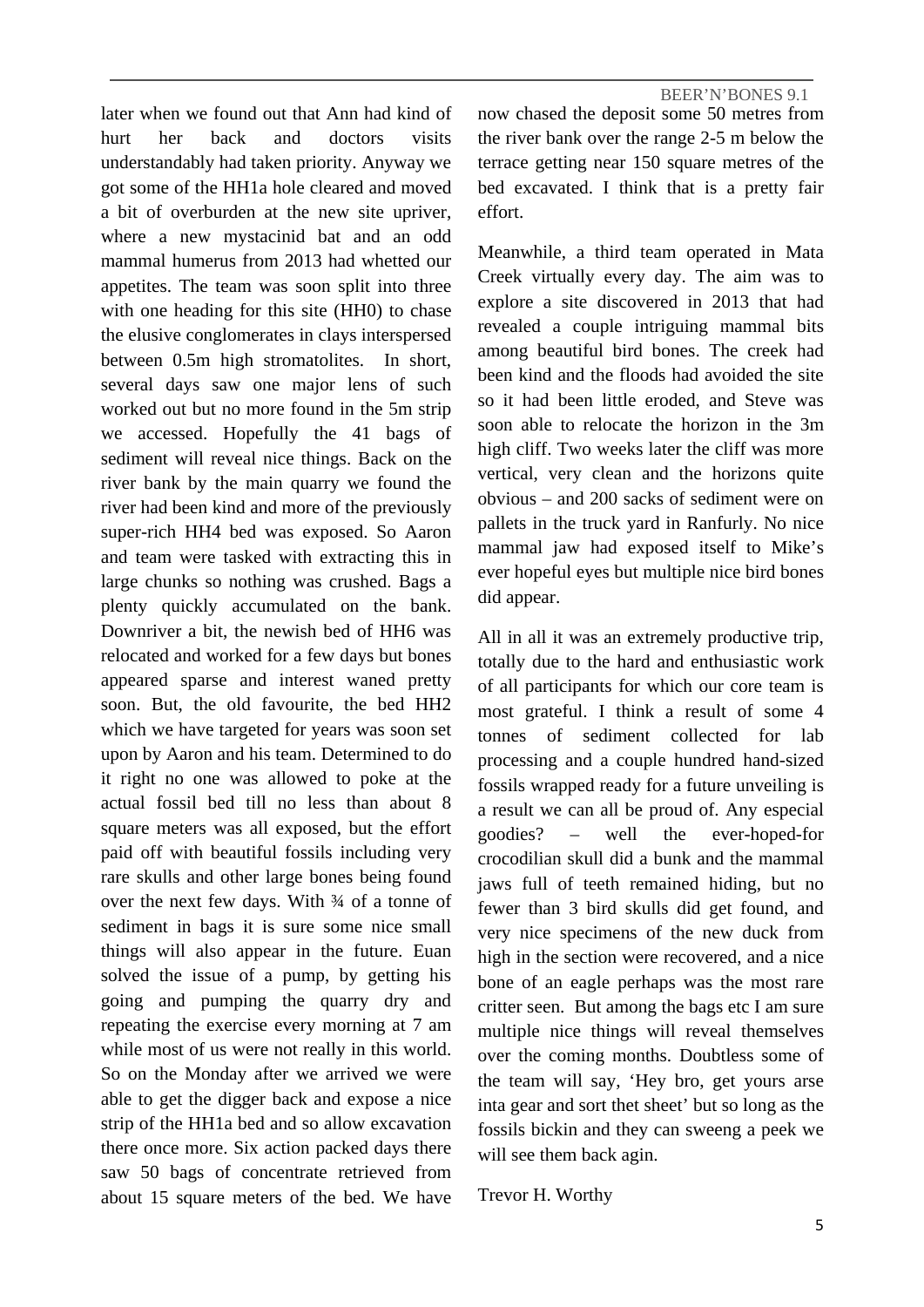#### **Cravens Peak Fishes**

In mid-July the Flinders fossil fish crew (John Long, Brian Choo, Ben King), together with Lindsay Hatcher, went to Cravens Peak reserve in an effort to find fossils in 400 million year old Devonian rocks. The site is about as isolated as it is possible to be, sitting on the north-eastern edge of the Simpson Desert. It was a three day trip to get there, via the Birdsville track. This culminated in the successful navigation of a series of 28 sanddunes within the reserve itself, executed with ever-increasing expertise by John and Lindsay.

The fossil site is a freshwater deposit containing fish fragments as impressions in sandstone, and it represents the first radiation of freshwater vertebrates in Australia, ever. The most common fossil is a large, oddlooking Placoderm called *Wuttagoonaspis,* but the undisputed star character is *Pituriaspis,*  which has been found only at this site and is considered unique enough to be assigned to its own vertebrate class. It had a single continuous bone covering its front half and a bizarre, long rostrum, and probably had pectoral fins. Its discoverer, Gavin Young, named it after the hallucinogenic plant Pituri, as he thought he was hallucinating when he first saw it. It is hoped that further information from this poorly known fossil would shed light on an important problem in the origin of jawed vertebrates. There are currently two potential candidates for the sister group to jawed vertebrates: Osteostracans and Galeaspids. Put briefly, Osteostracans share a number of features with jawed vertebrates that Galeaspids lack, but they appear to have a very primitive braincase. More information about the internal structures and the possibility of pelvic fins being present in Pituriaspids could potentially be very significant for this dilemma.

On the first day we set out enthusiastically

BEER'N'BONES 9.1

from camp through the bush to rediscover the fossil site, following some half-hearted tyre tracks from an expedition in 2006, staking a tyre almost immediately. The site was a low mesa next to a dry lake ("Lake bushy"). The fossils were only found on the surface of conglomerate slabs that occurred in small channels appearing here and there among the red sandstones. Digging was therefore a largely futile exercise, and the only way fossils were found was by turning over rocks that had already weathered out. Since the site had already been thoroughly explored in 1977 and 2006, this meant it was already virtually fished out. After a few days the decision was taken to explore other outcrops, this led to the development of an unfortunate talent for discovering Brachiopods and Nautiloids. It turns out that Ordovician marine sediments look like Devonian freshwater sediments.

The trip was undoubtedly a culinary success, with a particularly delectable Korma cooked in the camp oven as well as a complete lamb roast. This author's contribution was a brutally unhealthy menu of deep fried fish and chips followed by vegemite doughnuts (which were termed Mitey Crusty Balls, watch this space). However, nothing could compare to the magnificence of the gourmet Chiko rolls that we attempted in Quorn on the way up. The pitfalls that are presumably normal on this type of expedition weren't avoidable as we endeavoured to get bogged on the one day we forgot to bring the shovel. A brand new generator also inexplicably broke after three days, leading to desperate attempts to save the beer and food. After a week we accepted that there were not many fossils left, and we made our way back. The highlight of the return trip was a continentally confused ratite (Struth, an Ostrich!) wandering along the Birdsville track. The only explanation is that it flew there.

Ben King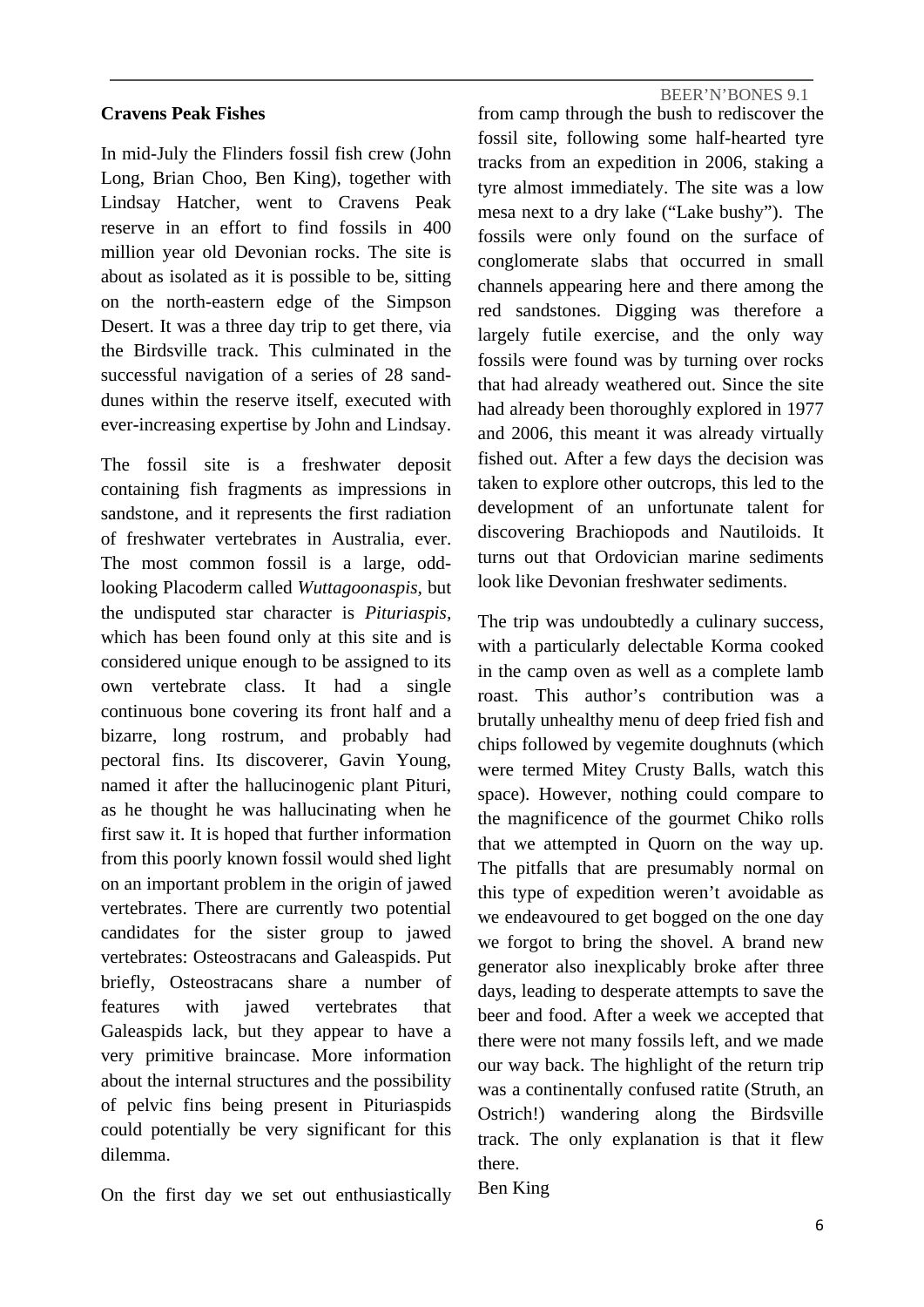# **LETTER APOLOGY FROM THE EDITOR**

Moving into a lab that is moving labs is not for the feint hearted. After a truly magnificent CAVEPS in 2013, the Flinders Palaeo group appeared to be a well oiled –highly organized and efficient– machine. So we all thought, until the time came for everyone to pack and unpack their university lives, to move an entire two floors up in the same building to natural light and civilization. As well as a compactus full of some of Australia's most important fossil specimens, do you have any idea how much time goes into packing, unpacking and re-shelving multiple libraries?

Flinders palaeo has now expanded from the small basement lab and shared offices many of you were lucky enough to cram into at CAVEPS,



*Old lab set up (previous FUPS sorting day)* 

to what are now a mortuary, a prep lab, a research lab, a microscope room, a student office, a post-doc office, a set of private offices, a meeting room/library AND our own double garage with a lean-to. Needless to say, the Palaeo Society bought a full sized beer fridge, and cellared a carton of Coopers Vintage Ale, to occupy all the extra room we seem to have acquired. Fingers crossed we don't have to move again for at least another decade.



*Research lab*



*Preparation lab*







*Dr Aaron Camens' swanky office*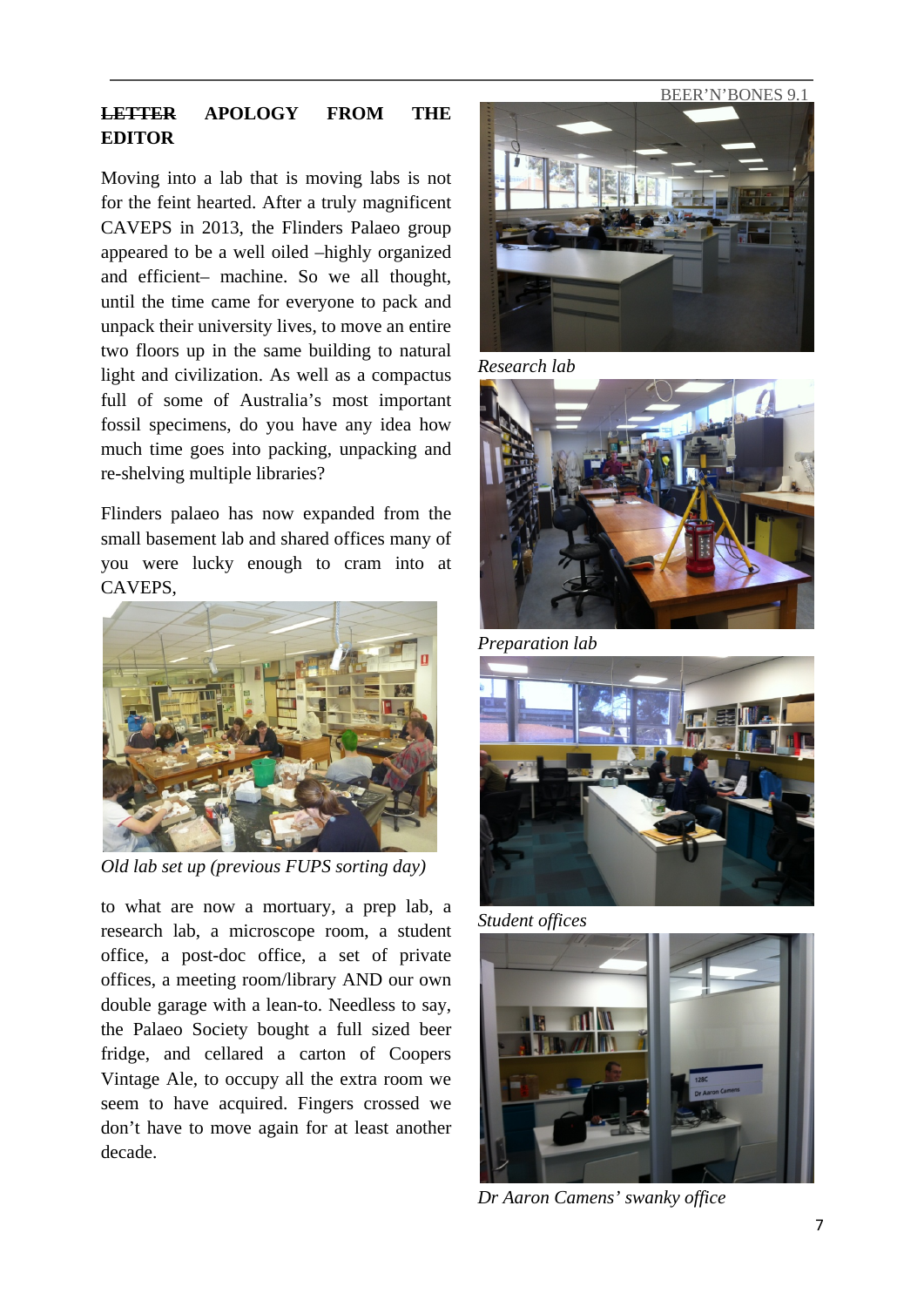The big move has become our 'excuse' for not being organized in getting this issue of Beer'n'Bones out till now, I promise the next one will be in your inboxes before Christmas!

Cheers,

Kailah Thorn

# **MERCH MERCH MERCH**

| Plenty of cool things are up for grabs! |             |              |  |
|-----------------------------------------|-------------|--------------|--|
|                                         | <b>Size</b> | <b>Price</b> |  |
| Patches                                 |             | 8.00<br>S    |  |
| Prof. Flint CDs                         |             | 15.00<br>S   |  |
| Stubby holders                          |             | 5.00<br>\$   |  |
| <b>Magnets</b>                          |             | 5.00<br>S    |  |
| Hand lens                               |             | 5.00<br>\$   |  |
| <b>Jumpers</b>                          | M           | 50.00        |  |
|                                         | L           | 50.00        |  |

We are also looking at doing a second run of personalized field work shirts, with the Palaeo Soc logo and your nickname on the chest. New hoodie designs are also being submitted, these can also be personalized for an extra cost. More details will be released by email soon!



# *FEATURES*

# **DJ BONES - DESK JOCKEY EXERCISE TIPS**

A few general day to day exercises to counteract that slumping desk posture. Common symptoms for long hours at the desk are:

*Rounded back* – slouching posture is a result

of weakening in the upper back muscles and tightness in the pectoral muscles resulting in kyphosis (hunched-back). *Correcting exercise*: Isometric bent over flye, thumbs up, holding at top, builds up upper back muscles hold 15 secs, 5 sec break and repeat 2 more times.

*Correcting stretches* Pectoral + Wall stretch - Arm against the wall stretch, stretch the tight abdominals to free the pressure on the back, lying pronate lumbar stretch, standing lumbar stretch.

Long hours in a seated posture can lead to tightness in the leg flexors resulting in *lordosis* (exaggerated arch in lower back) *Correcting exercise:* squats – builds strength in quads, glutes and lower back to straighten posture.

*Correcting stretches*: Standing/kneeling front hip flexor stretch - Lunge hip flexor stretch

DJ Bones (aka Dale Nelson)

### **NEW FINDINGS ON DIPROTODON (***DIP-ROW-TOAD-ON***)**

New research coming out of the Flinders Palaeo lab resulting from the Lake Callabona field work has brought to light an obvious mistake in previous taxonomic work. It has been observed that a caudal vertebra found on an adult *Genyornis* is in fact part of a *Diprotodon* (Camens pers. comm. 2014).

This presents two explanations, both equally plausible:

- 1. *Genyornis* is in fact the female morph of *Diprotodon* (Camens pers. comm. 2014), because it lays eggs and no pouched have been observed in other Diprotodons, meaning they are all male.
- 2. Diprotodons are like geckos and drop their tails when stressed to deter predators such as *Genyornis* (Camens pers. comm. 2014).

A paper for publication in Nature is currently underway to present these new findings.

Kailah Thorn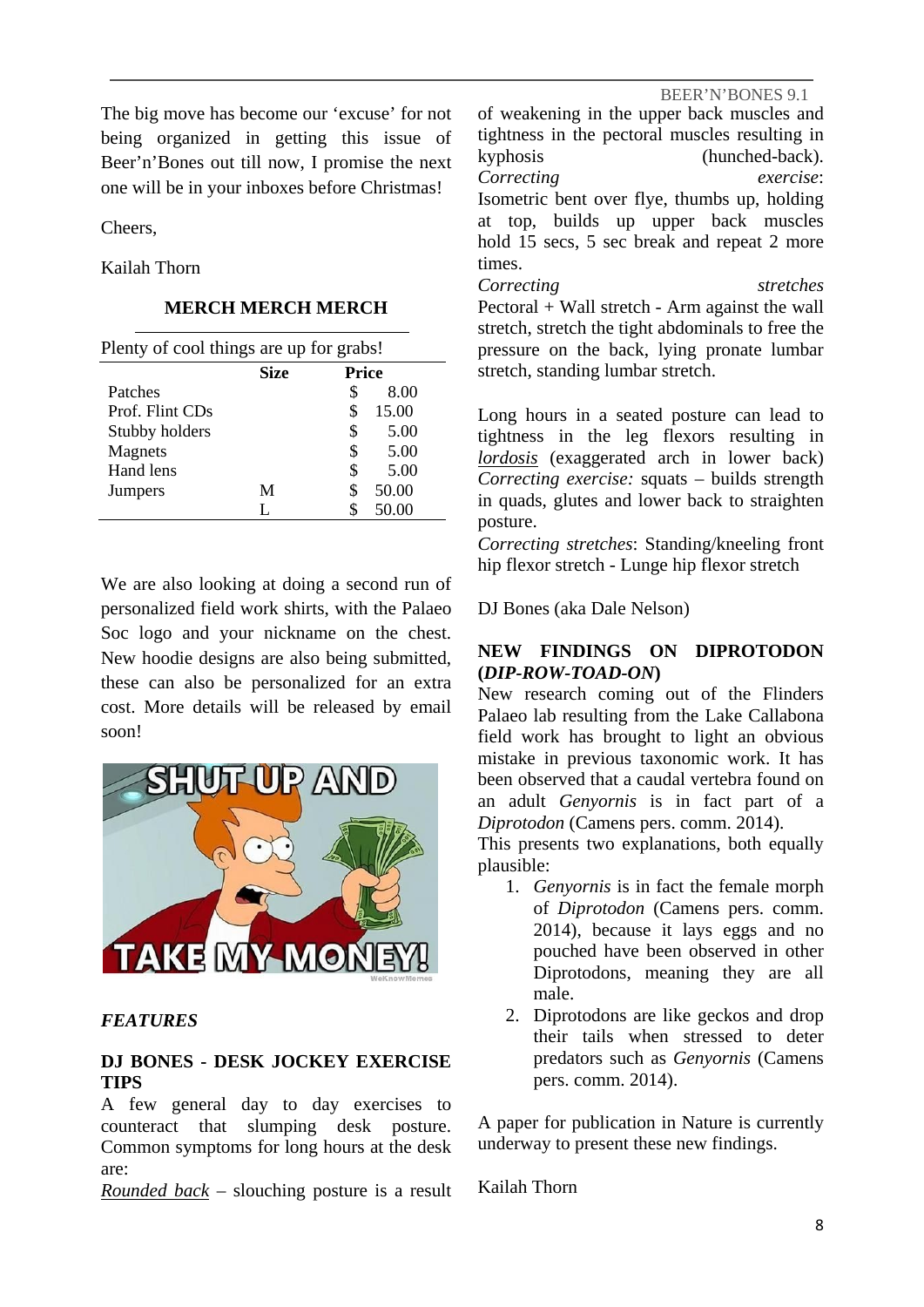#### **BEER REVIEWS**

#### **Beer reviews - Nullarbor style.**

# **Kilkenny (Widget Cans)**

'Kilkenny is the 'Watery Harry' of Irish Ales" *(Gully 2014)*

"A great disappointment. Froths like Vesuvius, tastes like dishwater" *(Burke 2014)*

# **Emu Bitter (Cans)**

"Opening is crisp yet clunky. What you would expect from a sandgroper beer, not short on minerals. On the nose it is quite a refreshing lager, not too pungent. Half way between dam water and cat piss. It tastes really good actually, a middle of the road, everyday lager for the hot sweaty miner. Savour with Jatz and cheese." Effervescence 4/10. Overall 8/10 *(Adams 2014)*

Tastes like throwing hot coals at everyone. *(Heath 2014)*

# **Dr Tims (Cans)**

"Opening is firm and gaseous. Refreshing on the nose, green. Light on the malt, more jaywalker than pedestrian. Bitter overtones, barley drives it through, kicks it over the line." Effervescence 4/10, Overall 7.3/10 *(Adams 2014)*

"Tastes like Pale on the burp, the 'can flavour' having filtered out." *(Thorn 2014)*

"Timmeh Timmeh, Timmeh-Timmeeaay." *(Gully 2014)*

# **Southwark Bitter (Cans)**

"The sound of biting into a crisp applemoisture and crunch. A juxtaposition between awful and brilliant, the bitter makes you wince but the flavour makes you stay." 7/10 *(Burke 2014)*

"(opening)That had a bit of everything, like a fine wine with an introduction of an audible palate with a full midrange. (Tasting) First taste has a little bitterness to it. Nice bit of malt. Little bit of sweetness but definitely a bitter. Well balanced." 7/10 (Bonus points for the advert on the carton-won gold at World Beer Cup in 2000….one single achievement in the entire history of the beer.) *(Prideaux 2014)*

#### **Pabst blue ribbon (tall Cans)**

Zzzzzzzzzzzzz*…(Heath 2014)*

#### **Schweppes Lemonade (cans)**

"A satisfying, twist/crack opening. Tastes of sugar with a Wizz Fizz overtone. Metallic aroma, sweet metallic. Pretty writing (on can). Reminiscent of being sick (Lemonade often given to ill people)." Schweppervescence 10/10. Overall 6.275/10. Would have again. *(Prideaux Jr 2014)* 

# **Palaeo Camp Reviews – Goodiesons Pale Ale**

"ABC Beer Review – Initial impression: light fluffy head, aromatic and nutty, hint of tramlines. Slightly overcarbonated, not too many corners. Palate slightly disappointing, lacks complexity. Would quaff." *(Camens 2014)* 

"All the yeasty flavour without the chunky floaties typical of a certain other South Australian brewery" *(Thorn 2014)*